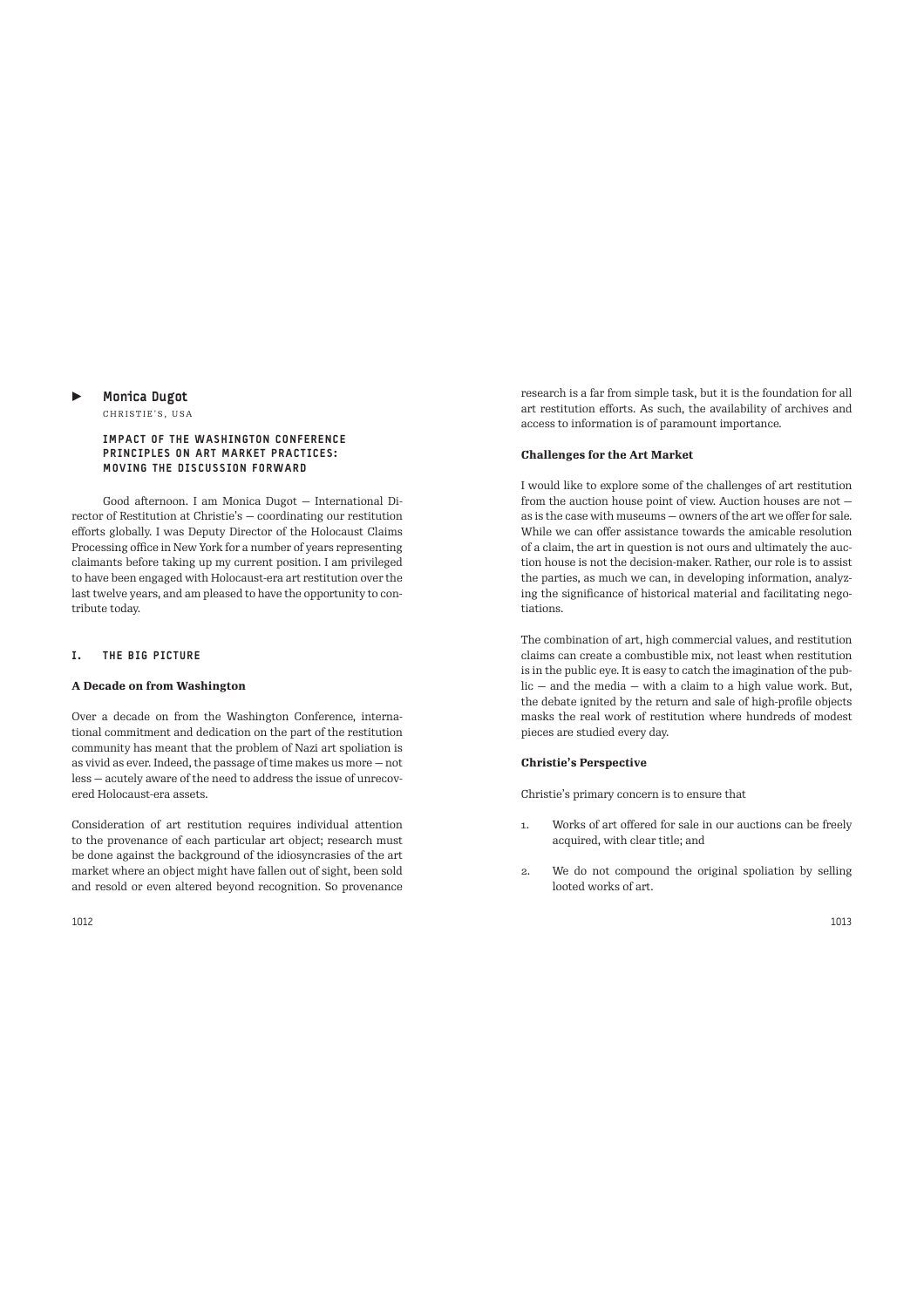Where looted art is identified in any of our consignments, we actively engage all parties to resolve any issue or claim.

Through the number of works of art that pass through our doors in any given year, our provenance research team sees as many restitution issues as any other sector of the art world. Facing this volume of claims puts Christie's in the position of working across the wide spectrum of collectors and claimants and places us at the center of the debate over best practices in the art market. Moreover, if we approach restitution issues openly and on the basis of sound provenance research, we can engender confidence in the way the art market deals with Holocaust-related claims and also in the reliability of the art market in general.

## II. RESTITUTION AT CHRISTIE'S IN PRACTICE

#### **Christie's 1933 — Present**

Today Christie's promotes and fosters company-wide awareness of art restitution issues, driven by a team of four with the support of senior management. Our work covers the vetting of consignments, provenance research, claims resolution and an ongoing engagement with claimants and the restitution community.

We have recently been involved in the return of this Dürer print to the Kunsthalle Bremen, this Bogdanov-Belskii to the Taganrog museum, the Jan Wellens de Cock to the Estate of Max Stern and helped resolve the claim by the heirs of Adolph Bensinger for the Menzel pastel. Over the last five years, we have also been involved in an important number of settlements (around sixty) and are always pleased when we have been able to help the parties to find a just and fair resolution to a Holocaust-related art claim. Our engagement in claims resolution and assistance in claims handling is provided at little or no cost to the claimant — and without obligation; we do not oblige settling parties we have assisted to consign their works to Christie's. Of course, we are pleased when they do, and we have, as you know, sold numerous artworks after restitution or as part of a settlement.

### III. BRINGING ART AND CLAIMANTS TOGETHER

Christie's works across the art and restitution community and encourages a shared responsibility and a free and transparent exchange of information wherever possible. We all face similar hurdles in researching and resolving Holocaust art restitution claims: the "information vacuum" precipitated by lack of documentation complicated by the passage of time; lack of provenance information in spite of multiple changes of ownership; legal and moral arguments sometimes seemingly pulling in different directions; misunderstanding, confusion and hostility over where the onus lies to "prove" or "disprove" a claim; a lack of a universal framework for claims; and the absence of internationally binding standards for evaluating claims and defenses.

But those claims that are most intractable are where, for whatever reason, either or both sides refuse to engage. It is in all our interests therefore to articulate our perspectives as clearly as possible. Christie's always hopes to bring both parties to a position of mutual understanding and respect, based on a shared appreciation of the historical record.

This was the approach we took with this painting from the collection of Dr. Max Stern, which we flagged as part of our presale vetting. At this early stage, we knew only that it had been in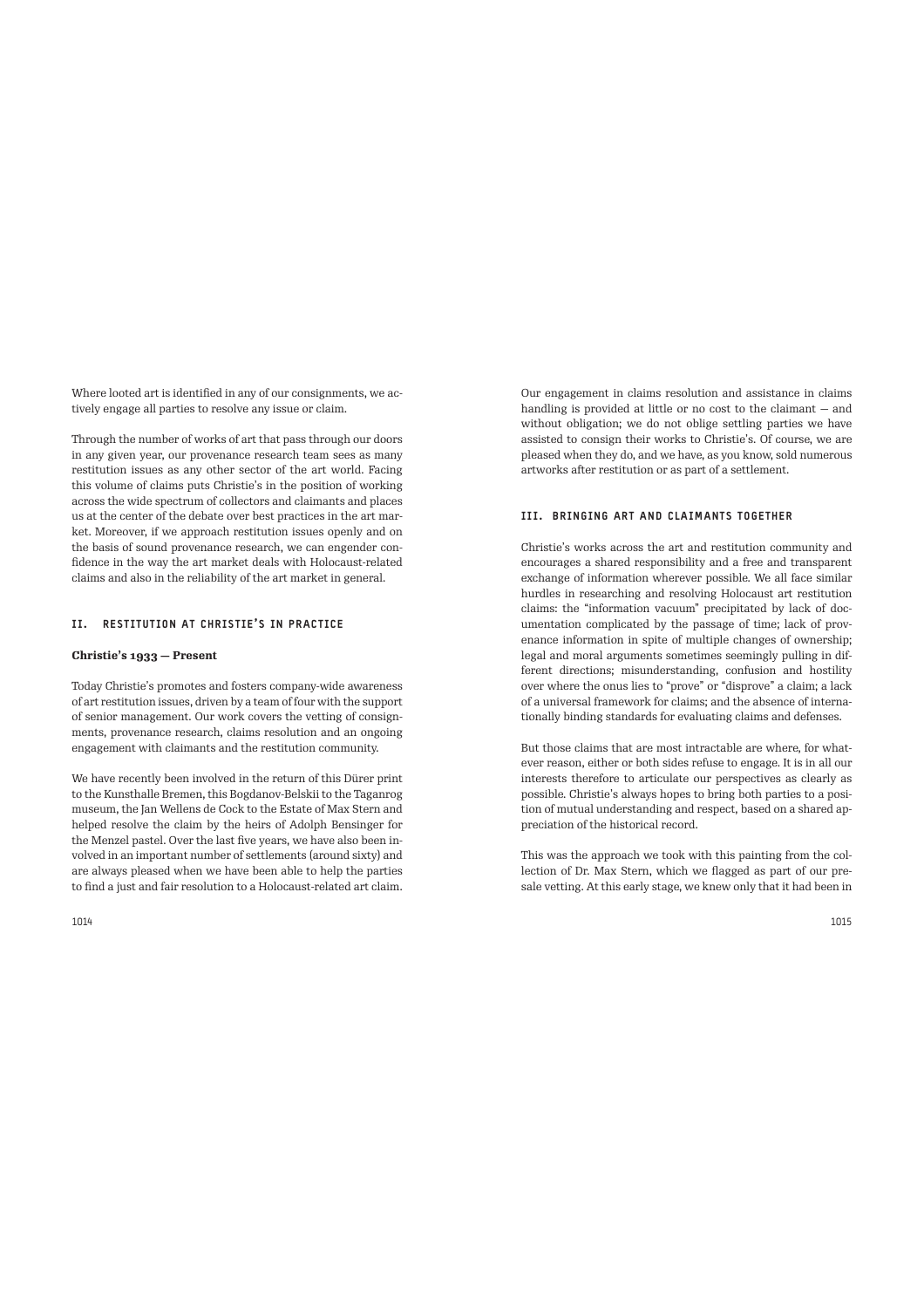Dr. Stern's hands but could not establish when. The Estate was eventually able to demonstrate that he had it in his possession in 1936. Although there were no specific sale records, when his 1936 possession was put in the context of the documented persecution of Dr. Stern, the presumption was made that his transfer at that time was not voluntary and, on this basis, restitution was agreed.

#### IV. CALL FOR A SHARED CLAIMS PROCESS

This slide<sup>1</sup> shows a number of disputed works where Christie's has helped to facilitate a settlement. While the intent of the Washington Principles still rings true today, our experience suggests that their lack of specificity — the lack of detail — means that in practice the Washington Principles alone are not sufficient to improve claims handling. From the auction house perspective, then, I would like to suggest that one of the things we need to establish alongside their broad brushstrokes are more specific procedural guidelines for the art market to use in dealing with Holocaust provenance issues and restitution claims.

To this end, as a first step and to begin the process, I would like to share with you Christie's own guidelines which set out a framework for handling provenance issues and claims, making clear the expectations and responsibilities of all concerned. (These guidelines will be available on our website.) We are announcing these guidelines publicly today, and sharing them with you, however they mostly consolidate the practices we have followed up to now.

The guidelines are based on four overarching principles: fairness, practicality, consistency and transparency, which are sometimes too easily obscured in the to and fro of heated negotiation. It is self-evident that claims need to be resolved quickly and fairly. And, those claims that are resolved fairly and with the least amount of acrimony — are those where one side or both recognize(s) that there is some justice in the position of the other.

Many of us, on the other hand, will have dealt with claims, for example, where the current holder has no knowledge of an artwork's earlier history and although sympathetic, has limited options and a hostile response. Guidelines to deal with these situations need to be practical and fair. If they are [practical and fair] and if they are widely adopted, they can provide at least some procedural consistency and certainty for consignors and claimants alike, such as for timeframes and other aspects of claims handling.

With these principles in mind, Christie's guidelines set out on the one hand what we look for to be presented from the claimants' side: namely a clear, articulated claim, supported with as much information and documentation as is possible and which is presented in sufficient time before a sale is due to take place. By the same token, Christie's will (1) inform its consignor of a claim, (2) request that the consignor provide as much provenance information and documentation as is available, and (3) encourage its consignor to engage in a negotiation process looking towards a just and fair solution based on historical facts.

Although Christie's cannot be the arbiter of claims, there needs to be a threshold amount of information to support a claim before we can take such a serious step as withdrawing a work from sale. With

 $1$  The speech was accompanied by the PowerPoint presentation.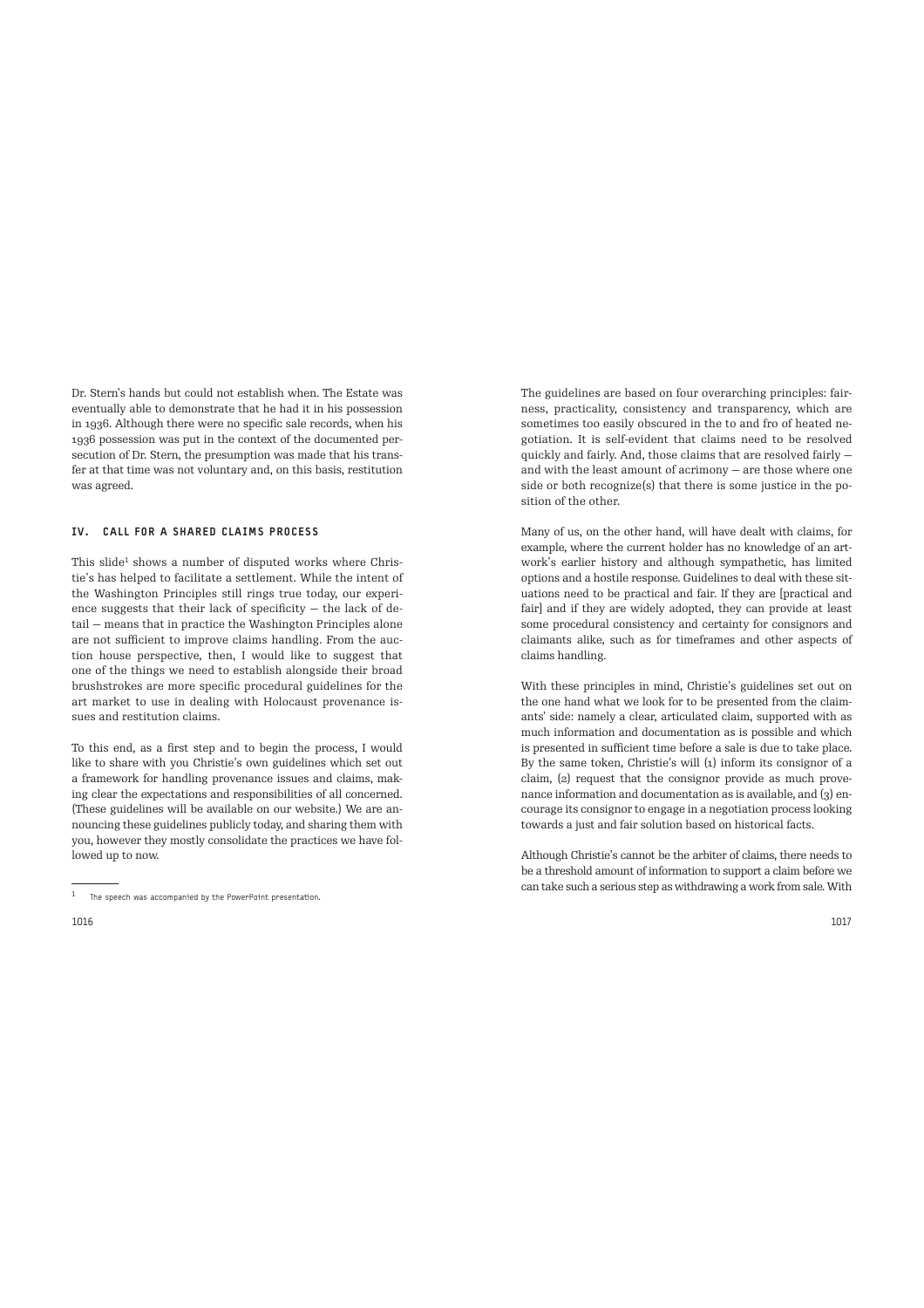the most good will in the world, Christie's cannot take action where there is not a serious and substantiated cause for concern. For this reason, I am sure we all want to see a continuation of the process of opening government archives for provenance research.

I would like to use two contrasting examples. The comprehensive and thorough claim presented for this Master of Frankfurt painting from the Julius Priester collection clearly benefited from the careful research undertaken into the fate of the collection as a whole by the heirs' representatives. Information provided with the claim, demonstrated that the consigned painting was a clear match with one from the Priester collection. Moreover, the claim was supported by information from the Austrian archives detailing the act of confiscation and postwar attempts to recover the painting. While it took a little while to bring about a resolution, our consignor was nonetheless reassured from the outset that there was a colorable claim to answer.

However, when we were approached about this van Aelst sold at Christie's some time previously, although the claimant was able to give us the biographical details of his father's flight from Vienna, his claim rested solely on the family's recollection that a painting like this had hung in the family home. Sadly, there was nothing to back up this assertion, and we were able to find other examples of very similar still-lives by the artist and his followers. Indeed, subsequent research did establish that this painting was, in fact, in Italy during the years in question and had been in the hands of the same family since 1927.

These guidelines are also presented in the hope that we can agree on timeframes for progressing claims. Too often after a claim has been raised, the initial momentum is lost, with neither side engaged in dialogue. Such deadlock is frustrating and counterproductive, so Christie's will expect parties to settle or proceed to court, arbitration or some other dispute resolution procedure.

Our guidelines also make clear Christie's obligations towards claimants. For example, we work with consignors (or current holders) and claimants and restitution experts alike to try to uncover to the extent possible — the provenance of an object where concern has been raised; to publish as much information as we have; and to withdraw and hold a claimed object for sale pending resolution of a claim. The goal of these guidelines is to help claimants and claim recipients to make better and more prompt decisions based on an accurate assessment of the historical circumstances that gave rise to any particular claim. We believe that issuing these guidelines underscores Christie's serious intent to facilitate dialogue between parties and assist them in finding fair and equitable resolutions through provenance research and a just process.

### **Invitation to Cooperation**

Ultimately, Christie's cannot resolve claims alone; it is the parties themselves who must do so by settling, walking away or litigating. With transparent guidelines, we can signal our ongoing intention to assist in the resolution of Holocaust-era claims and to help engender confidence in both collectors and claimants over how disputes are handled by the art market. I ask that you give us your thoughts on these guidelines. Also, I hope to establish a working group around this issue.

# V. CONCLUSION

Working together with many of you, and with our shared intent and purpose to improve claims handling and to prevent looted